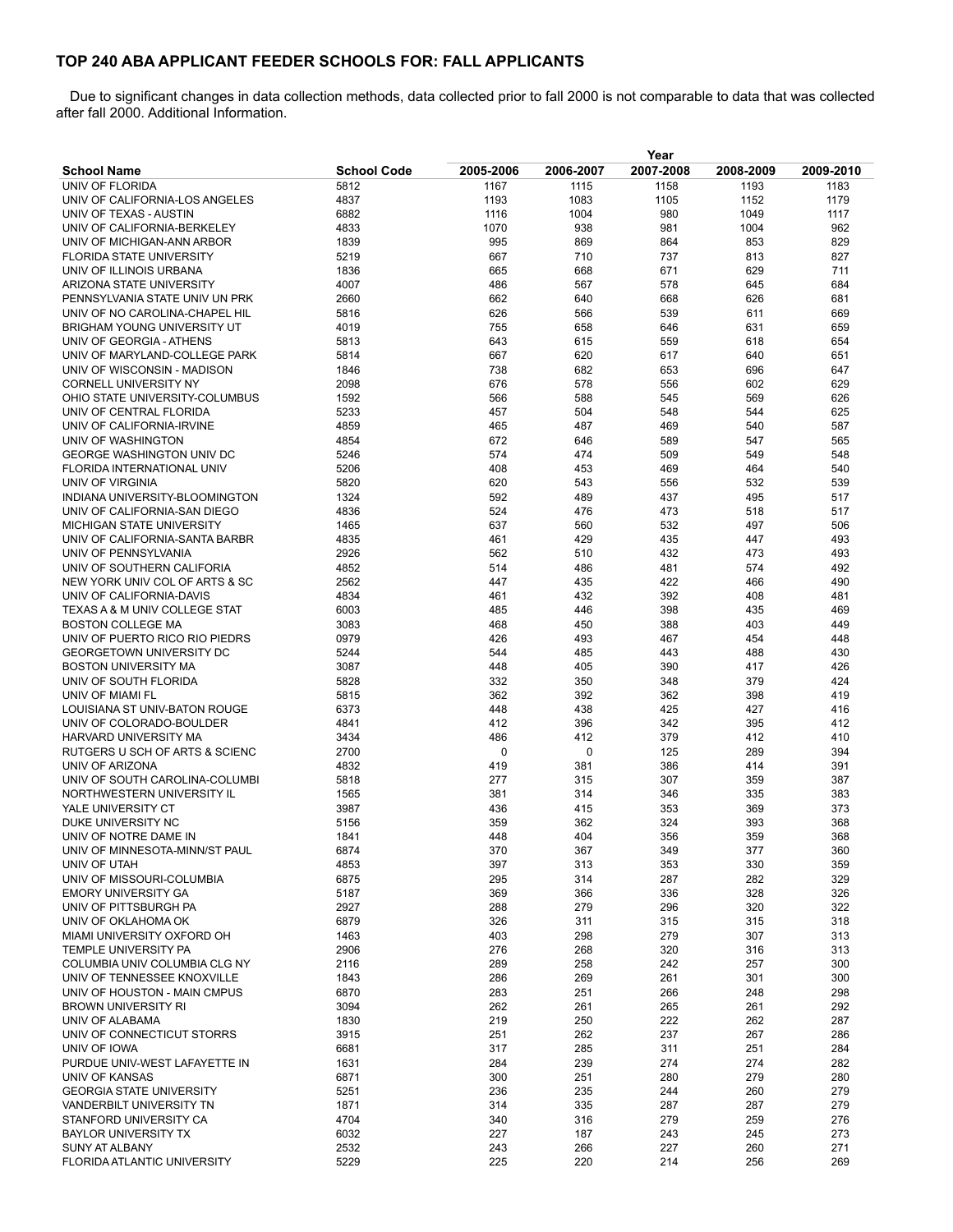|                                                                         | Year               |            |            |            |            |            |  |
|-------------------------------------------------------------------------|--------------------|------------|------------|------------|------------|------------|--|
| <b>School Name</b>                                                      | <b>School Code</b> | 2005-2006  | 2006-2007  | 2007-2008  | 2008-2009  | 2009-2010  |  |
| ST. JOHN'S UNIV - JAMAICA NY                                            | 2799               | 274        | 280        | 263        | 259        | 269        |  |
| UNIV OF CHICAGO IL                                                      | 1832               | 253        | 239        | 222        | 220        | 268        |  |
| UNIV OF CALIFORNIA-RIVERSIDE<br>NORTH CAROLINA STATE UNIV               | 4839               | 183        | 233<br>232 | 231<br>231 | 244<br>272 | 267<br>265 |  |
| UNIV OF MASSACHUSETTS-AMHERST                                           | 5496<br>3917       | 246<br>246 | 260        | 266        | 240        | 263        |  |
| SUNY AT BUFFALO CENTER                                                  | 2925               | 256        | 278        | 263        | 225        | 262        |  |
| PRINCETON UNIVERSITY NJ                                                 | 2672               | 298        | 262        | 225        | 254        | 261        |  |
| SYRACUSE UNIVERSITY NY                                                  | 2823               | 288        | 266        | 220        | 289        | 260        |  |
| <b>TEXAS TECH UNIVERSITY</b>                                            | 6827               | 261        | 223        | 254        | 239        | 259        |  |
| <b>SUNY BINGHAMTON CENTER</b>                                           | 2535               | 309        | 323        | 281        | 290        | 257        |  |
| UNIV OF KENTUCKY-LEXINGTON                                              | 1837               | 263        | 272        | 284        | 259        | 255        |  |
| AMERICAN UNIVERSITY DC                                                  | 5007               | 272        | 252        | 267        | 257        | 252        |  |
| SAN DIEGO STATE UNIVERSITY CA                                           | 4682               | 197        | 190        | 220        | 267        | 250        |  |
| <b>WASHINGTON UNIVERSITY MO</b>                                         | 6929               | 291        | 262<br>233 | 256        | 254<br>272 | 250<br>247 |  |
| DE PAUL UNIVERSITY IL<br>UNIV OF DELAWARE                               | 1165<br>5811       | 243<br>280 | 244        | 263<br>252 | 245        | 245        |  |
| UNIV OF PHOENIX AZ                                                      | 4911               | 208        | 205        | 224        | 218        | 239        |  |
| UNIV OF CALIFORNIA-SANTA CRUZ                                           | 4860               | 235        | 217        | 235        | 261        | 237        |  |
| <b>GEORGE MASON UNIVERSITY VA</b>                                       | 5827               | 198        | 193        | 214        | 197        | 236        |  |
| DARTMOUTH COLLEGE NH                                                    | 3351               | 264        | 262        | 205        | 241        | 235        |  |
| <b>TULANE UNIVERSITY LA</b>                                             | 6832               | 264        | 255        | 250        | 273        | 233        |  |
| UNIV OF NEVADA-LAS VEGAS                                                | 4861               | 227        | 222        | 238        | 228        | 232        |  |
| JOHN JAY COL OF CRIMNL JUST NY                                          | 2115               | 221        | 221        | 254        | 218        | 226        |  |
| HOWARD UNIVERSITY DC                                                    | 5297               | 221        | 234        | 201        | 224        | 225        |  |
| UNIV OF MISSISSIPPI                                                     | 1840               | 216        | 229        | 190        | 186        | 224        |  |
| VA POLYTECHNIC INST & STATE UN                                          | 5859               | 214        | 201        | 229        | 212        | 222        |  |
| AUBURN UNIVERSITY AL<br>UNIV OF OREGON OR                               | 1005<br>4846       | 191<br>190 | 177<br>192 | 176<br>188 | 200<br>236 | 221<br>221 |  |
| TUFTS UNIV OF ARTS & SCI MA                                             | 3901               | 220        | 198        | 172        | 206        | 218        |  |
| COLLEGE OF WILLIAM AND MARY VA                                          | 5115               | 299        | 275        | 251        | 237        | 215        |  |
| SUNY AT STONY BROOK CENTER                                              | 2548               | 215        | 210        | 202        | 248        | 214        |  |
| SOUTHERN METHODIST UNIV TX                                              | 6660               | 220        | 168        | 191        | 187        | 212        |  |
| CALIFORNIA STATE UNIV-NORTH RD                                          | 4707               | 185        | 188        | 210        | 231        | 206        |  |
| VILLANOVA UNIVERSITY PA                                                 | 2959               | 193        | 196        | 189        | 217        | 201        |  |
| NORTHEASTERN UNIVERSITY MA                                              | 3667               | 162        | 171        | 199        | 218        | 200        |  |
| UNIV OF NEW MEXICO                                                      | 4845               | 182        | 164        | 154        | 182        | 195        |  |
| <b>CLEMSON UNIVERSITY SC</b>                                            | 5111               | 161        | 177        | 139        | 175        | 193        |  |
| MARQUETTE UNIVERSITY WI                                                 | 1448               | 178        | 188        | 180        | 190        | 192<br>192 |  |
| UNIV OF NORTH TEXAS<br>UNIV OF ARKANSAS-FAYETTEVILLE                    | 6481<br>6866       | 153<br>166 | 152<br>183 | 183<br>149 | 166<br>197 | 178        |  |
| WEST VIRGINIA UNIV MORGANTOWN                                           | 5904               | 244        | 227        | 188        | 207        | 178        |  |
| JAMES MADISON UNIVERSITY VA                                             | 5392               | 173        | 181        | 163        | 178        | 175        |  |
| UNIV OF TEXAS - SAN ANTONIO                                             | 6919               | 133        | 155        | 170        | 149        | 175        |  |
| UNIV OF TORONTO                                                         | 0982               | 136        | 158        | 140        | 153        | 174        |  |
| LOYOLA MARYMOUNT UNIVERSITY CA                                          | 4403               | 135        | 149        | 118        | 154        | 171        |  |
| SAN FRANCISCO STATE UNIV CA                                             | 4684               | 152        | 148        | 178        | 140        | 170        |  |
| CALIFORNIA STATE UNIV-LONG BCH                                          | 4389               | 139        | 143        | 172        | 158        | 169        |  |
| LOYOLA UNIVERSITY, CHICAGO IL                                           | 1412               | 190        | 198        | 200        | 201        | 169        |  |
| CALIFORNIA STATE UNIV-FULLERTN                                          | 4589               | 118        | 116        | 145        | 183        | 164        |  |
| JOHNS HOPKINS UNIVERSITY MD<br>WAKE FOREST UNIVERSITY NC                | 5332<br>5885       | 174<br>191 | 161<br>199 | 164<br>180 | 155<br>169 | 164<br>162 |  |
| <b>HOFSTRA UNIVERSITY NY</b>                                            | 2295               | 173        | 163        | 167        | 140        | 159        |  |
| WAYNE STATE UNIVERSITY MI                                               | 1898               | 158        | 152        | 136        | 160        | 158        |  |
| SAINT LOUIS UNIVERSITY MO                                               | 6629               | 172        | 145        | 146        | 142        | 157        |  |
| COLLEGE OF CHARLESTON SC                                                | 5113               | 160        | 144        | 163        | 201        | 156        |  |
| OHIO UNIVERSITY ATHENS                                                  | 1593               | 236        | 216        | 215        | 202        | 156        |  |
| MCGILL UNIVERSITY                                                       | 0935               | 145        | 134        | 140        | 156        | 155        |  |
| SANTA CLARA UNIVERSITY CA                                               | 4851               | 144        | 110        | 123        | 151        | 153        |  |
| FORDHAM UNIV FORDHAM COLL NY                                            | 2259               | 154        | 140        | 142        | 139        | 152        |  |
| QUEENS COLLEGE - CUNY                                                   | 2750               | 123        | 107        | 134        | 153        | 151<br>150 |  |
| UNIV OF ILLINOIS AT CHICAGO<br><b>BRANDEIS UNIVERSITY MA</b>            | 1851<br>3092       | 175<br>173 | 158<br>168 | 147<br>146 | 146<br>167 | 149        |  |
| OKLAHOMA STATE UNIV STILLWATER                                          | 6546               | 145        | 133        | 134        | 125        | 144        |  |
| SOUTHWEST TEXAS STATE UNIV                                              | 6667               | 148        | 147        | 148        | 154        | 144        |  |
| UNIV OF SAN DIEGO CA                                                    | 4849               | 131        | 105        | 139        | 135        | 144        |  |
| <b>RICE UNIVERSITY TX</b>                                               | 6609               | 137        | 124        | 138        | 111        | 142        |  |
| FLORIDA AGRICULTURAL & MECHANI                                          | 5215               | 135        | 112        | 151        | 147        | 138        |  |
| UNIV OF HAWAII AT MANOA                                                 | 4867               | 100        | 87         | 120        | 131        | 138        |  |
| UNIV OF LOUISVILLE KY                                                   | 1838               | 133        | 144        | 136        | 128        | 138        |  |
| <b>WASHINGTON STATE UNIVERSITY</b>                                      | 4705               | 144        | 142        | 119        | 109        | 138        |  |
| UNIV OF TEXAS - ARLINGTON                                               | 6013               | 135        | 134        | 119        | 121        | 137        |  |
| UNIV OF CINCINNATI OH                                                   | 1833               | 140        | 129        | 119        | 129        | 136        |  |
| UNIV OF NO CAROLINA-WILMINGTON<br><b>GEORGIA INSTITUTE OF TECHNOLOG</b> | 5907<br>5248       | 79<br>191  | 75<br>148  | 86<br>114  | 101<br>146 | 135<br>133 |  |
| UNIV OF NEBRASKA-LINCOLN                                                | 6877               | 146        | 124        | 140        | 123        | 131        |  |
| NORTHERN ILLINOIS UNIVERSITY                                            | 1559               | 105        | 104        | 112        | 114        | 130        |  |
|                                                                         |                    |            |            |            |            |            |  |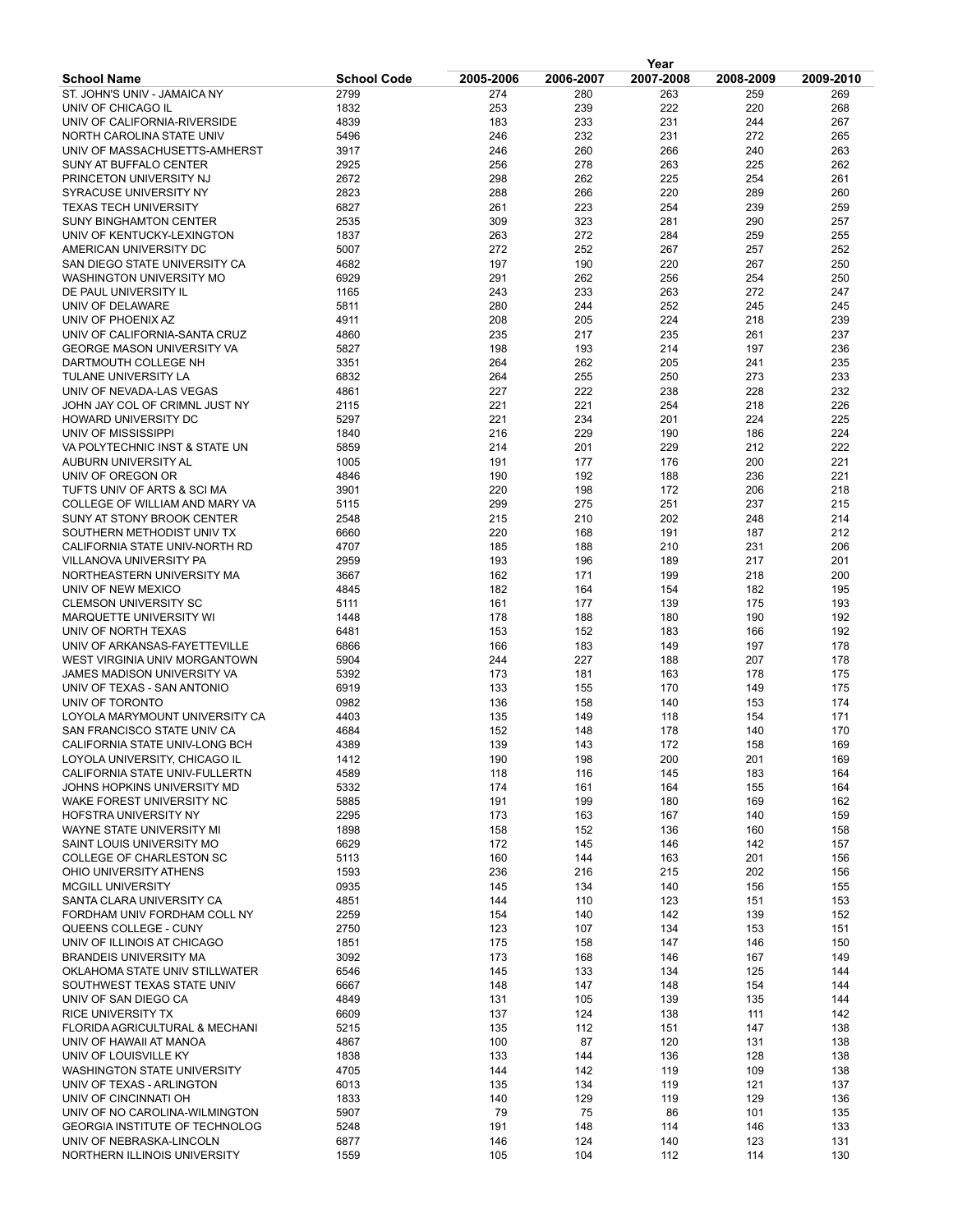|                                   | Year               |           |           |           |           |           |  |
|-----------------------------------|--------------------|-----------|-----------|-----------|-----------|-----------|--|
| <b>School Name</b>                | <b>School Code</b> | 2005-2006 | 2006-2007 | 2007-2008 | 2008-2009 | 2009-2010 |  |
| <b>BROOKLYN COLLEGE - CUNY</b>    | 2046               | 109       | 84        | 91        | 93        | 128       |  |
| IOWA STATE UNIVERSITY             | 6306               | 149       | 128       | 117       | 115       | 128       |  |
| UNIV OF VERMONT                   | 3920               | 99        | 100       | 97        | 102       | 128       |  |
| CALIFORNIA STATE UNIV-SACRAMEN    | 4671               | 133       | 132       | 126       | 133       | 127       |  |
| APPALACHIAN STATE UNIV NC         | 5010               | 92        | 89        | 82        | 93        | 126       |  |
| HUNTER COLLEGE - CUNY             | 2301               | 118       | 122       | 120       | 119       | 126       |  |
| SPELMAN COLLEGE GA                | 5628               | 101       | 111       | 101       | 115       | 125       |  |
| BERNARD M. BARUCH COL CUNY NY     | 2034               | 107       | 109       | 103       | 97        | 124       |  |
| <b>COLORADO STATE UNIVERSITY</b>  | 4075               | 146       | 141       | 144       | 145       | 124       |  |
| LOYOLA UNIVERSITY LA              | 6374               | 126       | 115       | 114       | 112       | 124       |  |
| THE UNIVERSITY OF MEMPHIS TN      | 1459               | 126       | 126       | 114       | 136       | 123       |  |
| VASSAR COLLEGE NY                 | 2956               | 119       | 98        | 96        | 97        | 123       |  |
| YORK UNIVERSITY                   | 0894               | 85        | 85        | 98        | 93        | 123       |  |
| MOREHOUSE COLLEGE GA              | 5415               | 121       | 105       | 111       | 109       | 122       |  |
| SETON HALL UNIVERSITY NJ          | 2811               | 111       | 116       | 121       | 146       | 122       |  |
| UNIV OF NO CAROLINA-CHARLOTTE     | 5105               | 91        | 86        | 97        | 110       | 120       |  |
| WESTERN WASHINGTON UNIVERSITY     | 4947               | 96        | 95        | 91        | 104       | 120       |  |
| COLLEGE OF THE HOLY CROSS MA      | 3282               | 143       | 156       | 111       | 118       | 119       |  |
| <b>HAMPTON UNIVERSITY VA</b>      | 5292               | 115       | 101       | 115       | 105       | 118       |  |
| <b>TOWSON UNIVERSITY MD</b>       | 5404               | 110       | 111       | 104       | 118       | 118       |  |
| <b>TEXAS CHRISTIAN UNIVERSITY</b> | 6820               | 113       | 128       | 102       | 116       | 117       |  |
| UNIV OF ROCHESTER NY              | 2928               | 139       | 112       | 121       | 126       | 117       |  |
| UNIV OF SAN FRANCISCO CA          | 4850               | 100       | 84        | 80        | 110       | 117       |  |
| WELLESLEY COLLEGE MA              | 3957               | 125       | 126       | 102       | 119       | 117       |  |
| WESLEYAN UNIVERSITY CT            | 3959               | 143       | 129       | 113       | 119       | 117       |  |
| UNIV OF TEXAS - DALLAS            | 6897               | 127       | 122       | 111       | 106       | 116       |  |
| KENT STATE UNIVERSITY OH          | 1367               | 115       | 101       | 107       | 115       | 115       |  |
| SAM HOUSTON STATE UNIV TX         | 6643               | 59        | 73        | 71        | 92        | 115       |  |
| DREXEL UNIVERSITY PA              | 2194               | 101       | 74        | 74        | 91        | 114       |  |
| BARNARD COLL COLUMBIA UNIV NY     | 2038               | 125       | 111       | 120       | 95        | 113       |  |
| <b>COLGATE UNIVERSITY NY</b>      | 2086               | 170       | 103       | 112       | 125       | 113       |  |
| UNIV OF AKRON OH                  | 1829               | 92        | 83        | 88        | 110       | 113       |  |
| PEPPERDINE UNIV - MALIBU CA       | 4630               | 117       | 102       | 85        | 85        | 112       |  |
| AMHERST COLLEGE MA                | 3003               | 137       | 105       | 104       | 96        | 111       |  |
| <b>BUCKNELL UNIVERSITY PA</b>     | 2050               | 107       | 83        | 77        | 93        | 110       |  |
| UNIV OF WISCONSIN - MILWAUKEE     | 1473               | 107       | 100       | 101       | 110       | 109       |  |
| VA COMMONWEALTH UNIV ACADEMIC     | 5570               | 85        | 88        | 102       | 99        | 109       |  |
| WASHINGTON AND LEE UNIV VA        | 5887               | 118       | 122       | 108       | 104       | 109       |  |
| LEHIGH UNIVERSITY PA              | 2365               | 117       | 83        | 82        | 101       | 108       |  |
| CALIF POLYTECHNIC ST U-SAN LUI    | 4038               | 102       | 87        | 98        | 93        | 106       |  |
| RUTGERS THE STATE UNIV-RUTGERS    | 2765               | 323       | 302       | 253       | 132       | 106       |  |
| UTAH STATE UNIVERSITY             | 4857               | 116       | 100       | 100       | 88        | 106       |  |
| INDIANA UNIV-PURDUE UN INDIANA    | 1325               | 99        | 91        | 92        | 102       | 105       |  |
| UNIV OF HOUSTON - DOWNTOWN        | 6922               | 56        | 74        | 72        | 87        | 105       |  |
| UNIV OF NORTH FLORIDA             | 5490               | 93        | 89        | 101       | 106       | 105       |  |
| KENNESAW STATE UNIVERSITY GA      | 5359               | 77        | 68        | 86        | 92        | 102       |  |
| PORTLAND STATE UNIVERSITY OR      | 4610               | 103       | 88        | 117       | 101       | 102       |  |
| UNIV OF MARYLAND - UNIV COLLD     | 0988               | 116       | 97        | 87        | 99        | 102       |  |
| UNIV OF MARYLAND-BALTIMORE CNY    | 5835               | 108       | 87        | 83        | 80        | 102       |  |
| UNIV OF NEVADA-RENO               | 4844               | 111       | 100       | 103       | 98        | 102       |  |
| MISSISSIPPI STATE UNIVERSITY      | 1480               | 114       | 103       | 100       | 101       | 101       |  |
| SOUTHERN ILLINOIS UNIV-CRBNDLE    | 1726               | 121       | 129       | 97        | 96        | 101       |  |
| UNIV OF RHODE ISLAND              | 3919               | 81        | 70        | 70        | 84        | 101       |  |
| <b>ILLINOIS STATE UNIVERSITY</b>  | 1319               | 97        | 105       | 100       | 92        | 100       |  |
| UNIV OF DAYTON OH                 | 1834               | 107       | 102       | 89        | 107       | 100       |  |
| MONTCLAIR STATE UNIVERSITY NJ     | 2520               | 84        | 111       | 92        | 79        | 99        |  |
| UNIV OF SOUTHERN MISSISSIPPI      | 1479               | 84        | 79        | 75        | 92        | 99        |  |
| <b>LIBERTY UNIVERSITY VA</b>      | 5385               | 36        | 61        | 59        | 56        | 98        |  |
| UNIV OF MONTANA                   | 4489               | 90        | 100       | 91        | 99        | 97        |  |
| WESTERN MICHIGAN UNIVERSITY       | 1902               | 145       | 126       | 103       | 79        | 97        |  |
| EAST CAROLINA UNIVERSITY NC       | 5180               | 93        | 85        | 90        | 95        | 96        |  |
| <b>GONZAGA UNIVERSITY WA</b>      | 4330               | 102       | 84        | 98        | 108       | 96        |  |
| MIDDLE TENNESSEE STATE UNIV       | 1466               | 97        | 93        | 107       | 104       | 96        |  |
| PROVIDENCE COLLEGE RI             | 3693               | 86        | 87        | 93        | 116       | 95        |  |
| CASE WESTERN RESERVE UNIV OH      | 1105               | 98        | 90        | 85        | 82        | 94        |  |
| CENTRAL MICHIGAN UNIVERSITY       | 1106               | 77        | 83        | 96        | 68        | 94        |  |
| NORTHERN ARIZONA UNIVERSITY       | 4006               | 101       | 93        | 84        | 95        | 94        |  |
| UNIV OF NEW HAMPSHIRE             | 3918               | 83        | 82        | 71        | 83        | 94        |  |
| UNIV OF PUERTO RICO MAYAGUEZ      | 0912               | 98        | 102       | 98        | 100       | 94        |  |
| YESHIVA UNIVERSITY NY             | 2990               | 96        | 89        | 102       | 95        | 94        |  |
| DUQUESNE UNIVERSITY PA            | 2196               | 95        | 99        | 84        | 85        | 93        |  |
| LOYOLA COLLEGE IN MARYLAND MD     | 5370               | 87        | 84        | 91        | 95        | 93        |  |
| OAKLAND UNIVERSITY MI             | 1497               | 89        | 84        | 77        | 98        | 93        |  |
| CHAPMAN UNIVERSITY CA             | 4047               | 63        | 73        | 83        | 80        | 92        |  |
| <b>CREIGHTON UNIVERSITY NE</b>    | 6121               | 100       | 104       | 101       | 112       | 92        |  |
| SAN JOSE STATE UNIVERSITY CA      | 4687               | 79        | 73        | 96        | 92        | 92        |  |